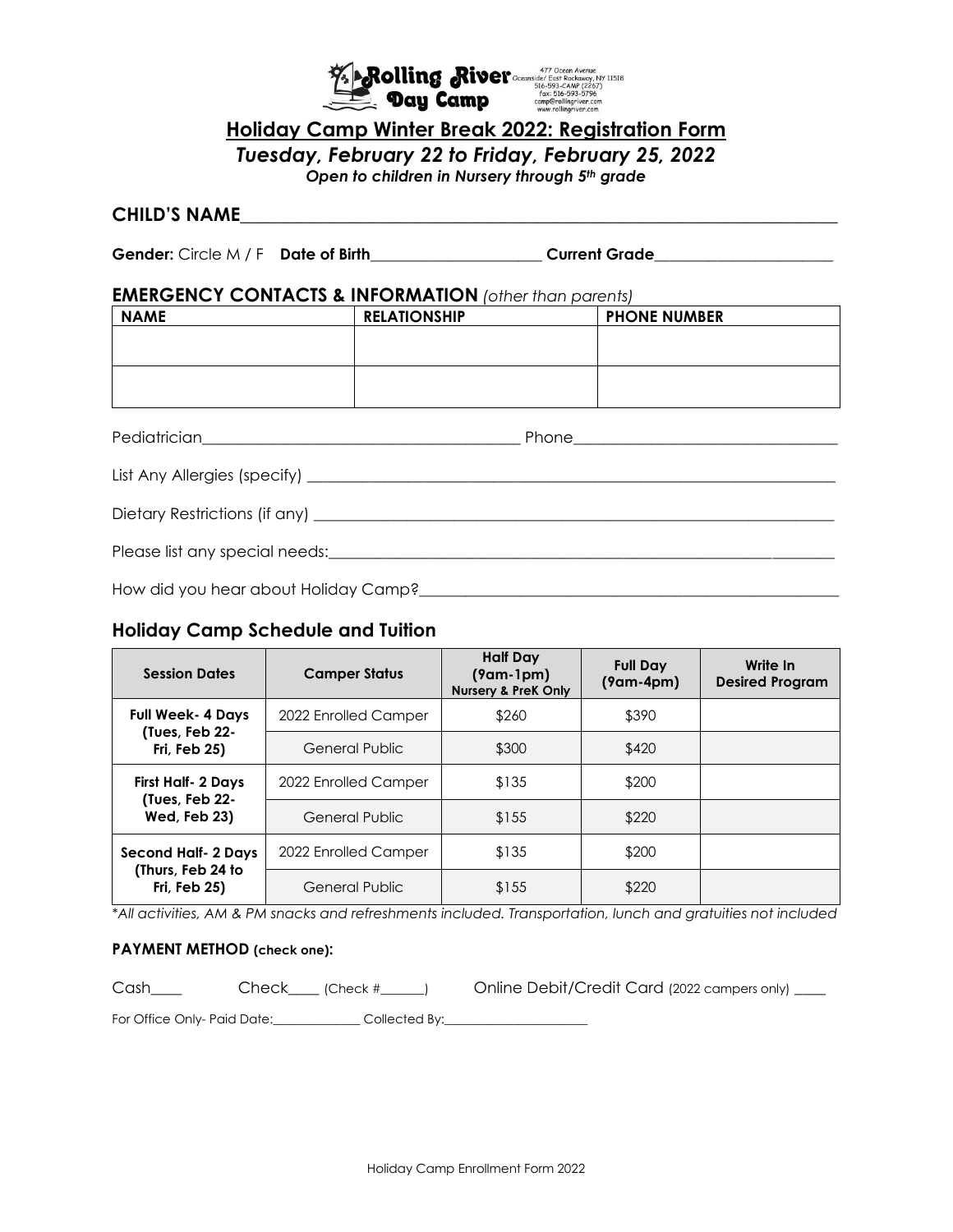

# **Holiday Camp Winter Break 2022: Registration Form** *Tuesday, February 22 to Friday, February 25, 2022*

### **CHILD'S NAME**\_\_\_\_\_\_\_\_\_\_\_\_\_\_\_\_\_\_\_\_\_\_\_\_\_\_\_\_\_\_\_\_\_\_\_\_\_\_\_\_\_\_\_\_\_\_\_\_\_\_\_\_\_\_\_\_\_\_\_\_\_\_\_\_\_\_\_\_\_\_\_\_\_

## **Is Your Child Enrolled for Camp 2022? Circle Y / N**

**Only Complete this Section if your Child is NOT Enrolled for Summer Camp:**

| Parent 1 Name: The contract of the contract of the contract of the contract of the contract of the contract of the contract of the contract of the contract of the contract of the contract of the contract of the contract of | Cell  |      |
|--------------------------------------------------------------------------------------------------------------------------------------------------------------------------------------------------------------------------------|-------|------|
|                                                                                                                                                                                                                                | Cell  |      |
| Contact Email: Executive Contact Email:                                                                                                                                                                                        |       |      |
| Address:                                                                                                                                                                                                                       | Town: | Zip: |

In order for camp groups to be consistent, Holiday Camp days must be consecutive. Select either the full week, first 2 days or second 2 days. To prevent mixing groups, Rolling River will not offer after camp. We will offer a babysitter list if you need extended care past 4:00pm. Campers and staff must wear masks (Nursery and PreK campers masks are optional). Rolling River will follow similar safety protocols to the summer day camp program including additional cleaning, outdoor activities whenever possible, etc.

#### **OTHER IMPORTANT INFORMATION—PLEASE READ CAREFULLY**

1. The signator authorizes Rolling River Day School & Camp Inc. (heretofore known as "RRDC") to administer prescribed medications, to obtain through a physician, licensed nurse or other emergency personnel of its choice, such medical care and/or first aid as is necessary for welfare of the child if any injury or illness occurs at Rolling River.

2. RRDC reserves the right to dismiss any child whose conduct or behavior, in the opinion of RRDC, is harmful to the best interests of RRDC with no refund of tuition upon dismissal from the program.

3. The signator permits RRDC to publish individual or group pictures and written or verbal testimonials for publicity, display, program brochure, website, internet, advertising or camp video/DVD promotions.

4. The signator and child agree to adhere to all of the policies, rules and regulations as reviewed by Holiday Camp staff upon arrival. No digital cameras or cell phones may be used on camp grounds by the children. A child that brings a cell phone will have the phone stored in the office for the day.

5. All medications must go to RRDC administrator. Possession of or the unlawful use of non-medically prescribed drugs or alcoholic beverages or the possession of weapons shall be reason for immediate dismissal of child with no refund of tuition. Directors will also contact the appropriate law enforcement agencies.

6. No refunds for any reason (i.e. absences, withdrawals, changes, terminations) will be made. Entire tuition must be paid at time of enrollment.

7. Rolling River Day Camp is licensed by the NYS Department of Health and is inspected twice yearly. Copies of the inspections are kept on file at the Nassau County Department of Health, 106 Charles Lindbergh Blvd. Uniondale, NY 11553 . ROLLING RIVER IS A MEMBER OF AND ACCREDITED BY THE AMERICAN CAMP ASSOCIATION.

**FULL PAYMENT IS DUE AT TIME OF ENROLLMENT. IF ROLLING RIVER DECIDES NOT TO HOLD HOLIDAY CAMP DUE TO INCREASED COVID19 NUMBERS, FAMILIES WILL RECEIVE A FULL REFUND. IF ROLLING RIVER HOSTS HOLIDAY CAMP AND A CAMPER WITHDRAWS, THERE WILL BE NO REFUNDS AFTER FRIDAY, FEBRUARY 11, 2022. THERE ARE NO REFUNDS FOR SICK DAYS. AFTER FEBRUARY 15, 2022, PAYMENT IS CASH ONLY. THIS CONTRACT CANNOT BE ALTERED OR CHANGED IN ANY WAY BY THE SIGNING FAMILY. I UNDERSTAND AND WILL ABIDE BY ALL OF THE RULES OF THIS CONTRACT.** 

#### **Parent Name:**

#### **Parent/Guardian Signature:** \_\_\_\_\_\_\_\_\_\_\_\_\_\_\_\_\_\_\_\_\_\_\_\_\_\_\_\_\_\_\_\_\_\_\_\_\_\_\_\_\_\_\_\_\_\_**\_Date** \_\_\_\_\_\_\_\_\_\_\_\_

*(Parent/guardian signing contract has full authority to do so and will be responsible for payment of all fees)*

*\*Please sign the COVID19 Participation Waiver on the next page*